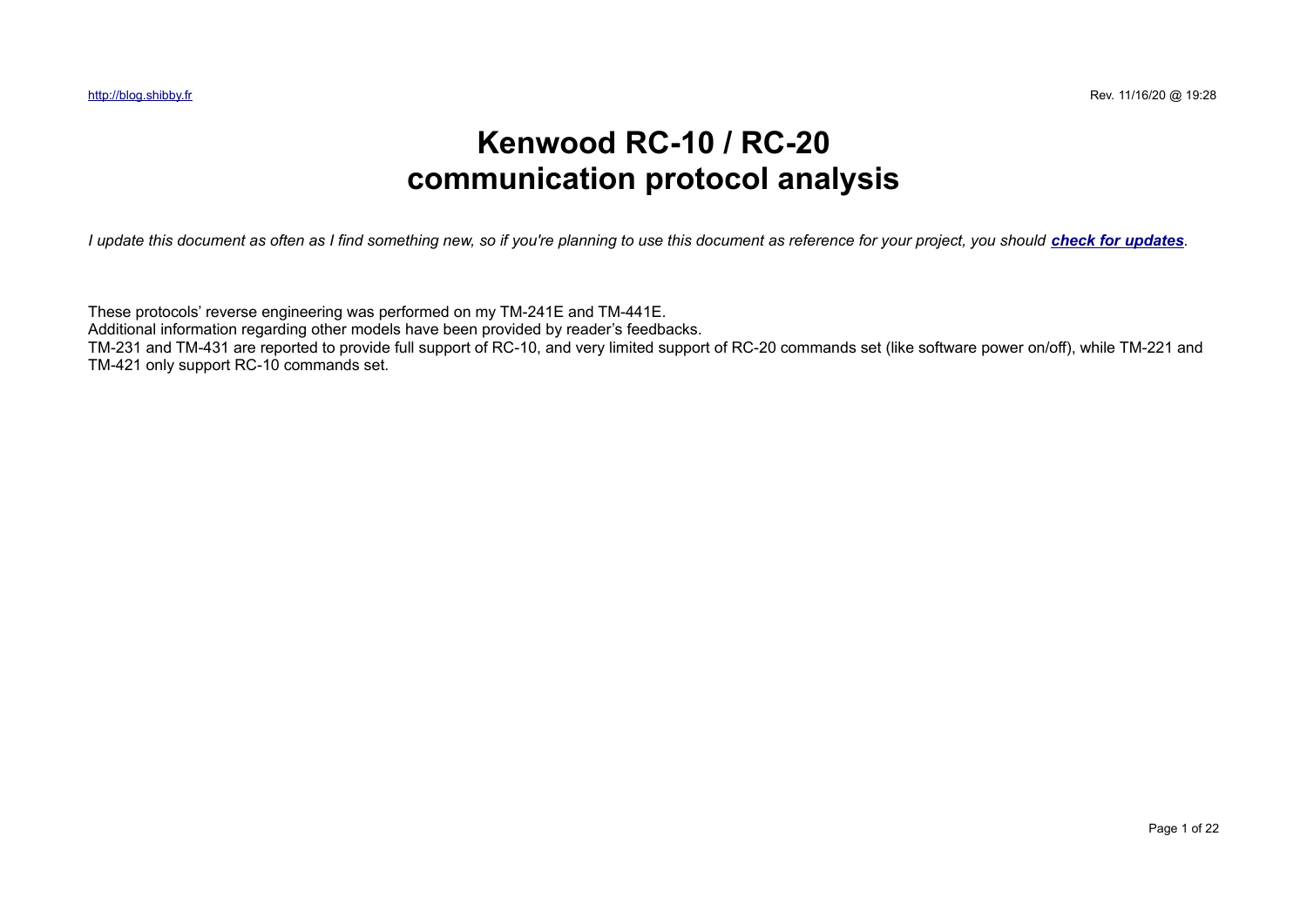## **Data frame format**

The data is sent from/to the remote controller using a synchronous serial (SPI like without Enable signal) bus at 1200 kbps.

The transceiver's protocol has to be set to send the appropriate data frame since it can be used with the RC-10 which can only display the frequency, and the RC-20 which can also display the transceiver's LCD indicators and has more commands available.

To enable RC-10 mode, press CALL then switch the transceiver on.

To enable RC-20 mode, press MR then switch the transceiver on (all settings & memories will be lost).

## Synchronous serial interpreter settings on LogicPort:

| Name: DataClock1                                                       | Frame Synchronization Method                                          |
|------------------------------------------------------------------------|-----------------------------------------------------------------------|
| Data Signal: ST [2]                                                    | Enable Signal enters active state                                     |
| Clock Signal: UP [4]                                                   | Clock is inactive for a duration of<br>$1.000E-5$ seconds<br>at least |
| Enable Signal:<br>Not Used<br>Enable Signal is                         | O Position of   Cursor F                                              |
| <b>MSB First</b><br>Data is transferred.                               | Each frame begins with a start bit<br>which is<br>Active High         |
| Interpret<br>8 bits as<br>Hex<br>Data Shift Offsets                    |                                                                       |
| Discard                                                                | 0 bit(s) of data before beginning to interpret<br>Each<br>value       |
| Discard<br>$0$ bit(s) of data after $\vert$                            | Each<br>$\blacktriangleright$ value has been interpreted              |
| Mode: li                                                               | 0 (CPOL = 0, CPHA = 0) Clock active High, Data sampled on Rising edge |
| $ \mathbf{v} $ Glitch filter clock pulses with a duration of less than | $4.150E-4$ seconds                                                    |
| ΩK                                                                     | Apply                                                                 |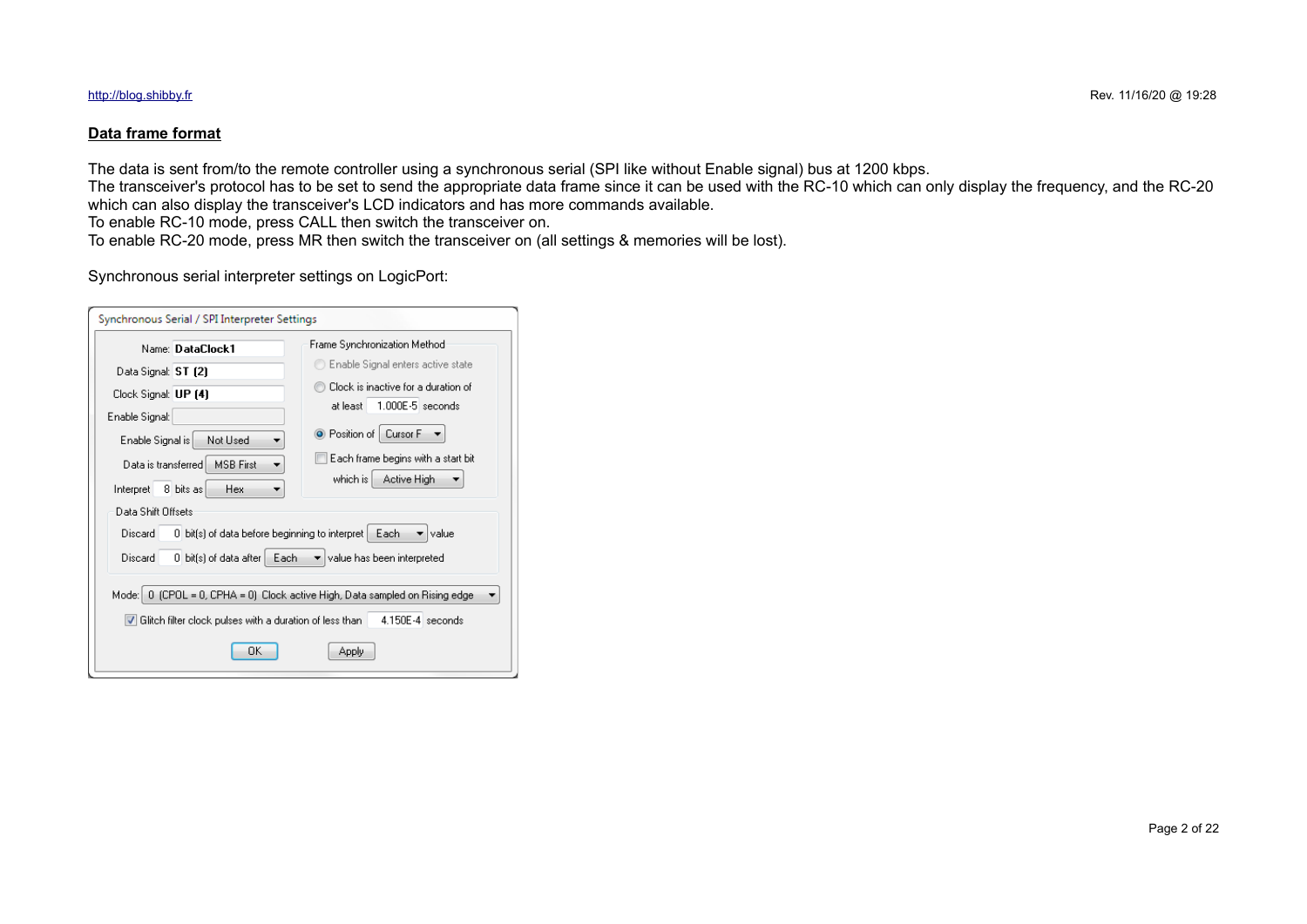## **Start sequence**

This is what happens when the transceiver is powered up with the MC-44:



### **RC-10 Start sequence + 1st frame**

This is what happens when the transceiver is powered up with the RC-10:



StartSequence.LPF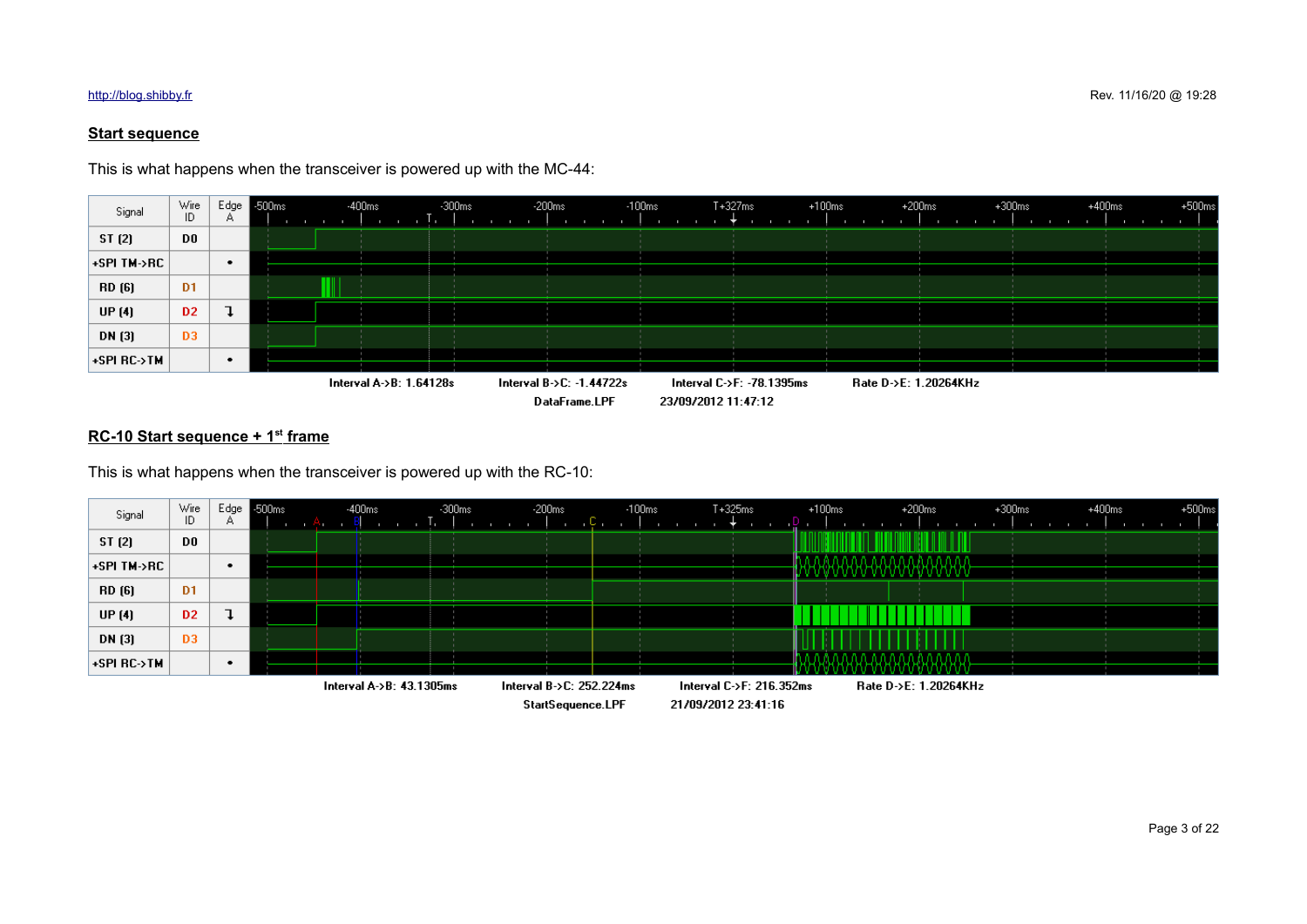## 1<sup>st</sup> frame details (from the TM-241E):



In this frame, the RC-10 sends a 0F command (VOL MAIN) while the transceiver sends its data.

The frame ends with 05, indicating that the following byte contains the squelch status and signal strength. A = BUSY not displayed, signal strength = S0.

## Frequency (RC-10 compliant data frame)

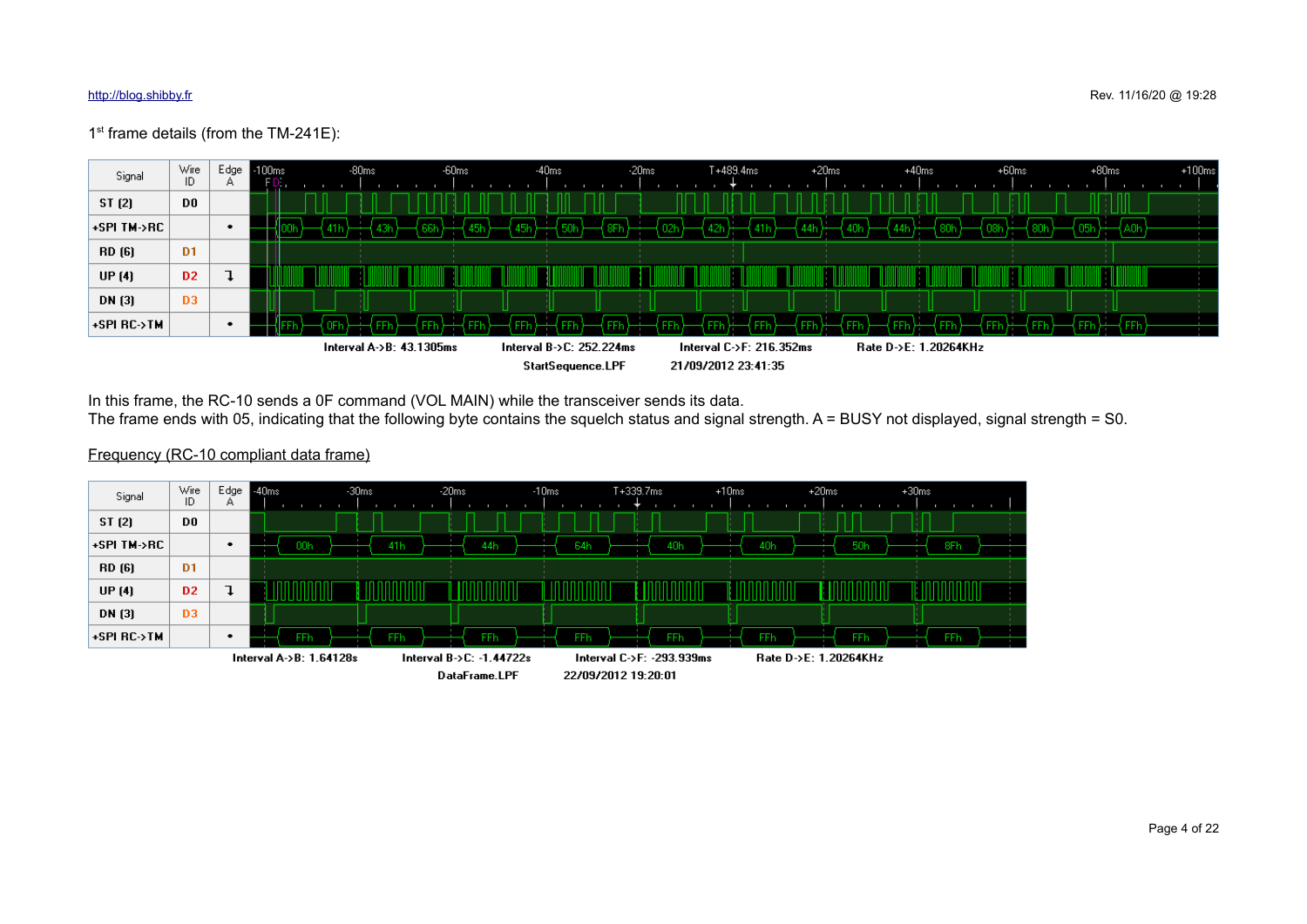## Frequency data frame content on TM-2x1, TM-3x1 and TM-4x1:

|                                                                                                                                         | $y = 1$ : ON AIR $x = MHz * 100$ $x = MHz * 10$ $x = MHz$ |  |  | $x = kHz * 100$ $x = kHz * 10$ $x = kHz$ $x = kHz$ $x = Hz * 100$ |  |
|-----------------------------------------------------------------------------------------------------------------------------------------|-----------------------------------------------------------|--|--|-------------------------------------------------------------------|--|
| $\mid$ 0000 000y $\mid$ 0100 xxxx $\mid$ 0100 xxxx $\mid$ 0110 xxxx $\mid$ 0100 xxxx $\mid$ 0100 xxxx $\mid$ 0101 xxxx $\mid$ 1000 xxxx |                                                           |  |  |                                                                   |  |

Frequency data frame content on TM-5x1:

| $V = 1$ : ON AIR                                                                                                                                                 | $x = GHz$ | $x = MHz * 100$ $x = MHz * 10$ | x = MHz x = kHz * 100 x = kHz * 10 | x = kHz | $x = Hz * 100$ |
|------------------------------------------------------------------------------------------------------------------------------------------------------------------|-----------|--------------------------------|------------------------------------|---------|----------------|
| $\mid$ 0000 000y $\mid$ 0100 xxxx $\mid$ 0100 xxxx $\mid$ 0100 xxxx $\mid$ 0110 xxxx $\mid$ 0100 xxxx $\mid$ 0100 xxxx $\mid$ 10101 xxxx $\mid$ 1000 xxxx $\mid$ |           |                                |                                    |         |                |

Different values for xxxx:

| Display:    |              |      |      |      |      |      |      |                           |      |      | None | Hyphen |
|-------------|--------------|------|------|------|------|------|------|---------------------------|------|------|------|--------|
| <b>XXXX</b> | nnnn<br>υυυυ | 0001 | 0010 | 0011 | 0100 | 0101 | 0110 | <b>0111</b><br><b>UII</b> | 1000 | 1001 | 4444 | 1010   |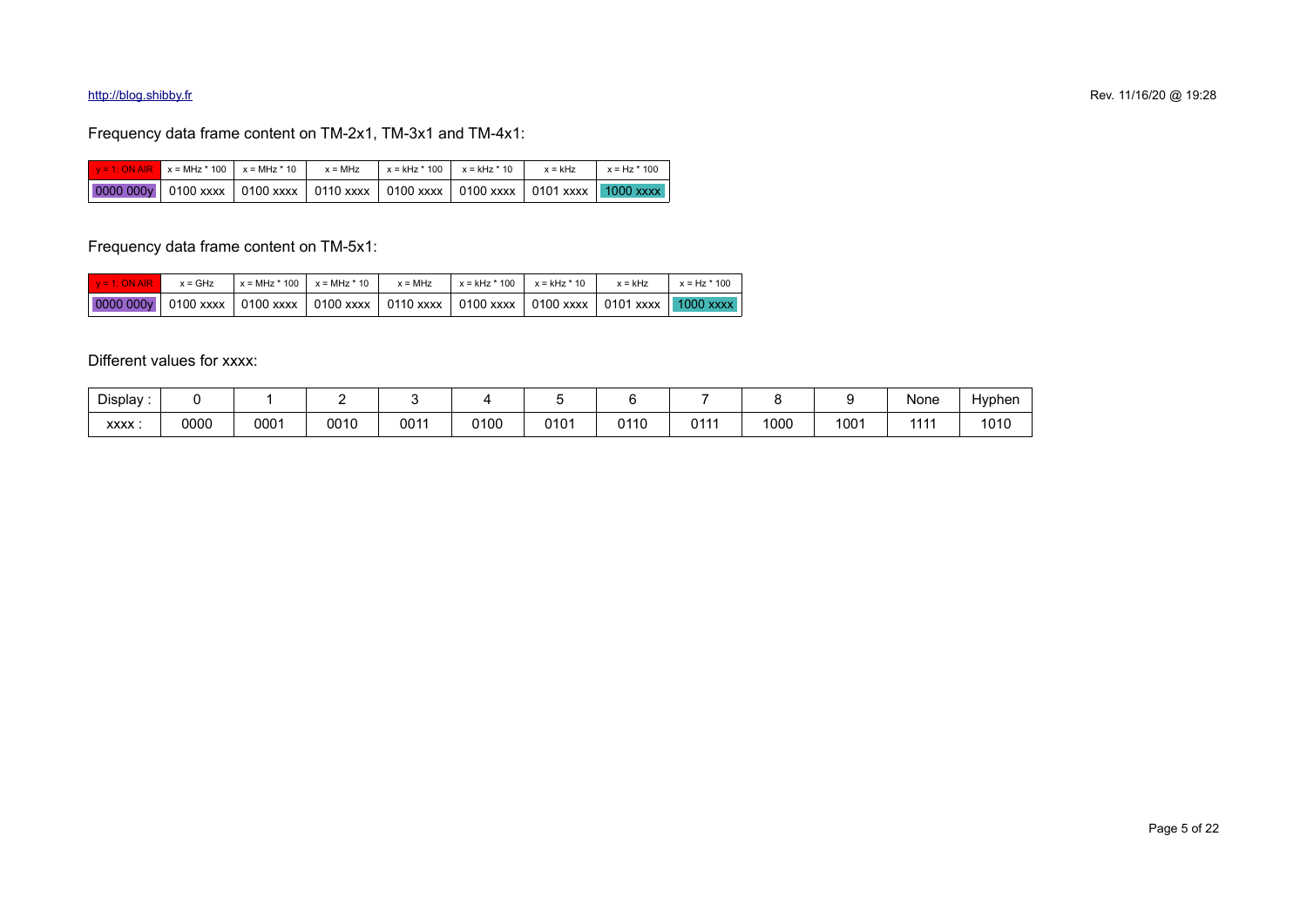## **Other LCD data frame**

## 1°) Frequency with LCD Indicators (RC-20 compliant data frame)



## CALL channel:

| Signal      | Wire<br>ID.    | Edge<br>Α. | $-60ms$<br>$-80ms$      | $-40ms$                  | $-20ms$ | $T + 324.8$ ms            | $+20ms$ | $+40ms$               | $+60ms$ | $+80ms$ |
|-------------|----------------|------------|-------------------------|--------------------------|---------|---------------------------|---------|-----------------------|---------|---------|
| ST (2)      | D0             |            |                         |                          |         |                           |         |                       |         |         |
| +SPI TM->RC |                | ٠          |                         |                          |         | 42h                       |         |                       |         |         |
| RD (6)      | D <sub>1</sub> |            |                         |                          |         |                           |         |                       |         |         |
| UP (4)      | D <sub>2</sub> |            |                         |                          |         |                           |         |                       |         |         |
| DN (3)      | D <sub>3</sub> |            |                         |                          |         |                           |         |                       |         |         |
| +SPI RC->TM |                | ٠          | FFF                     |                          |         | ᄄ<br>ĒĒ                   |         | ĒĒ                    |         | FFV     |
|             |                |            | Interval A->B: 1.64128s | Interval B->C: -1.44722s |         | Interval C->F: -78.1395ms |         | Rate D->E: 1.20264KHz |         |         |
|             |                |            |                         | DataFrame.LPF            |         | 23/09/2012 09:13:57       |         |                       |         |         |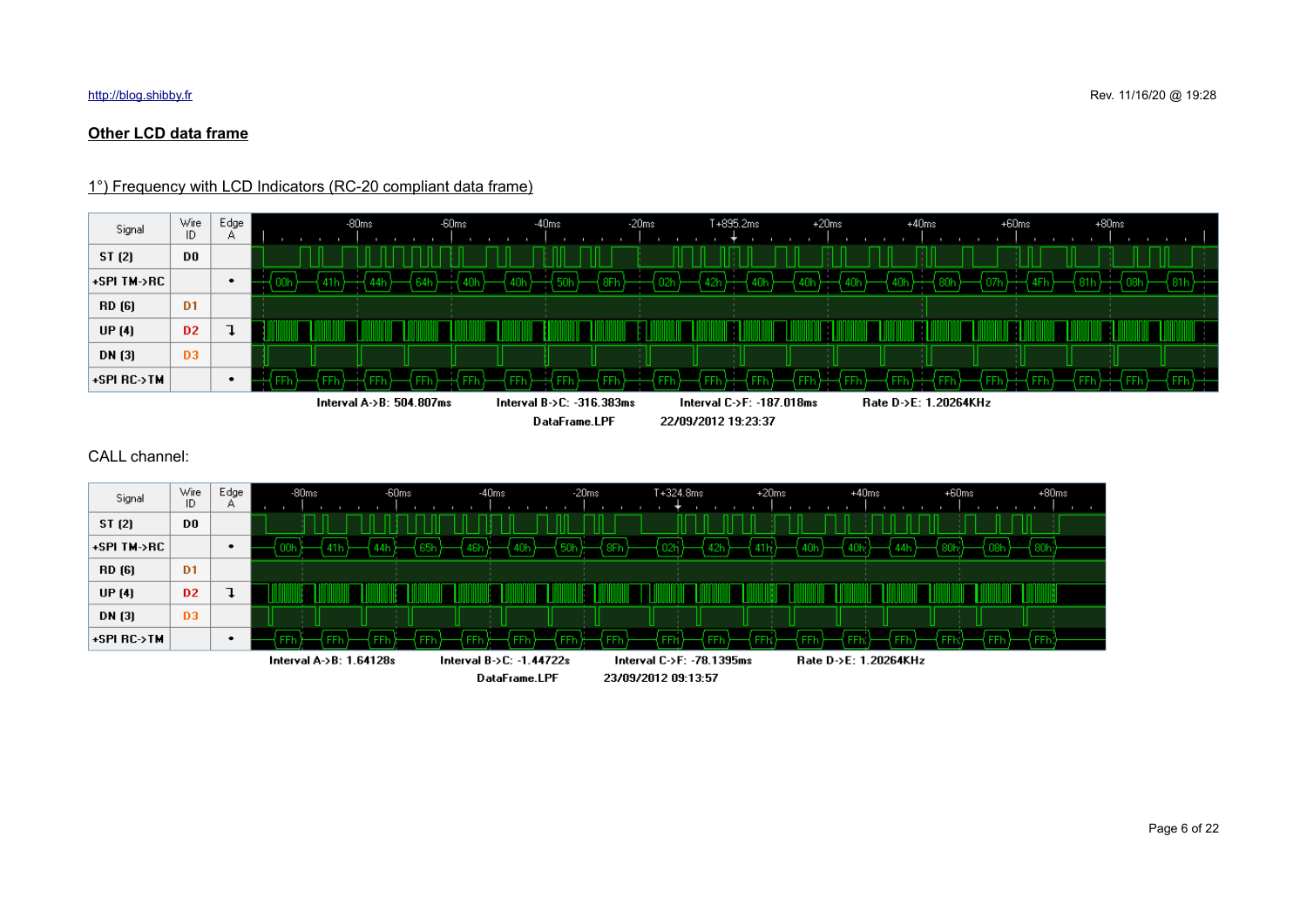## SCAN in progress:



PTT pressed (TX):

| Signal      | Wire<br>ID     | Edge<br>А |                         | $-60ms$ | $-40ms$                         |               | $-20ms$ | $T + 2.876s$              | $+20ms$ | $+40ms$               | $+60ms$ |  |
|-------------|----------------|-----------|-------------------------|---------|---------------------------------|---------------|---------|---------------------------|---------|-----------------------|---------|--|
| ST (2)      | D <sub>0</sub> |           |                         |         |                                 |               |         |                           |         |                       |         |  |
| +SPI TM->RC |                |           | FFh                     |         | -01 h<br>41 h                   |               |         |                           | orr     | A3h.                  |         |  |
| RD (6)      | D <sub>1</sub> |           |                         |         |                                 |               |         |                           |         |                       |         |  |
| UP $(4)$    | D <sub>2</sub> |           |                         |         |                                 |               |         |                           |         |                       |         |  |
| DN (3)      | D <sub>3</sub> |           |                         |         |                                 |               |         |                           |         |                       |         |  |
| +SPI RC->TM |                |           |                         |         | FFF<br>FFh                      | FFI.          |         | EEL                       |         | <b>FFh</b>            |         |  |
|             |                |           | Interval A->B: 1.64128s |         | Interval $B > C$ : -1.44722 $s$ |               |         | Interval C->F: -78.1395ms |         | Rate D->E: 1.20264KHz |         |  |
|             |                |           |                         |         |                                 | DataFrame.LPF |         | 23/09/2012 09:47:29       |         |                       |         |  |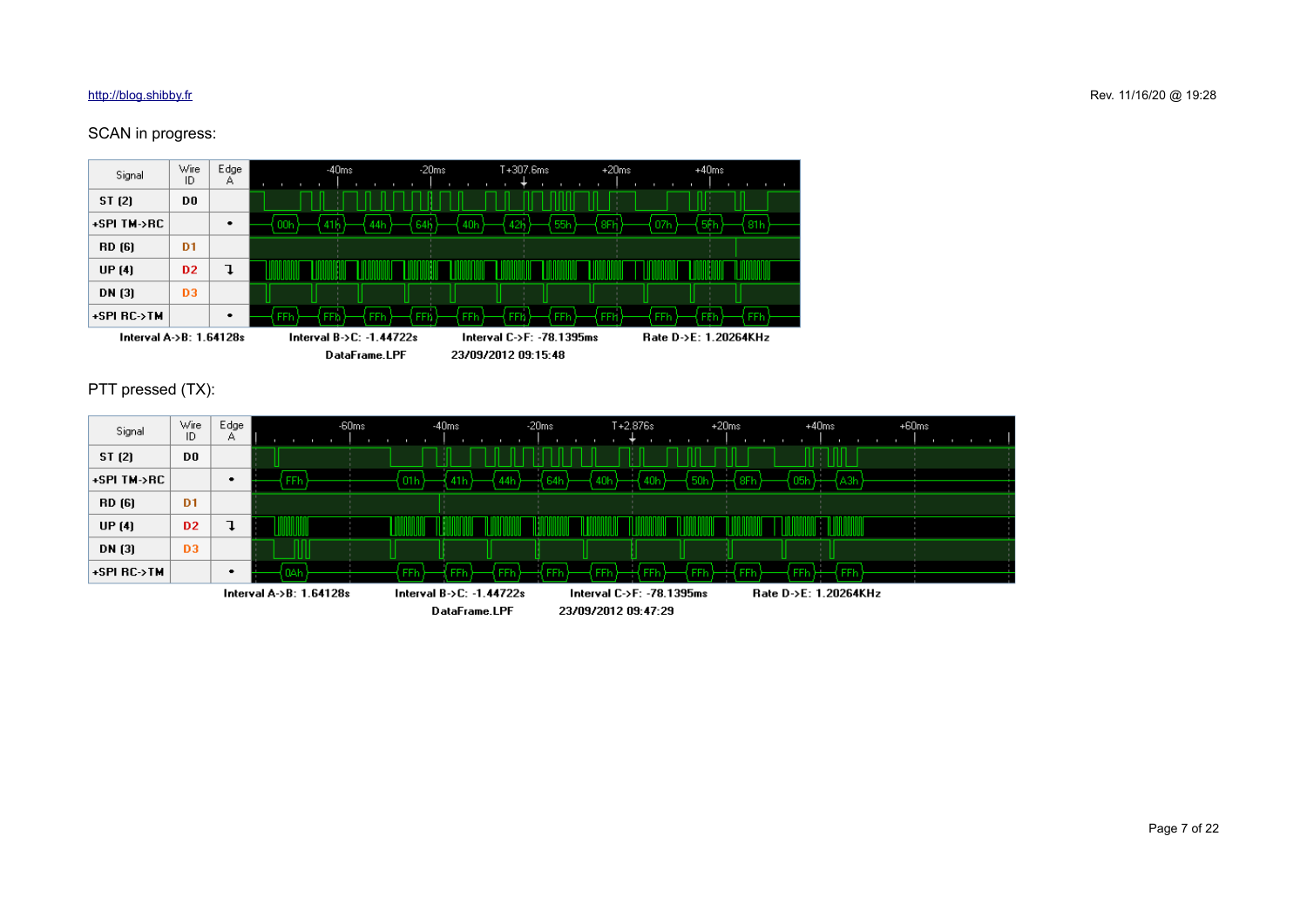## PTT released (RX):



The last two data frames always end with the S-METER data.

Bit field details:





The LOCK, A.LOCK, TOT and APO indicators are not transmitted, in any data frame. Automatic Power Off is disabled when using the transceiver with the remote controller.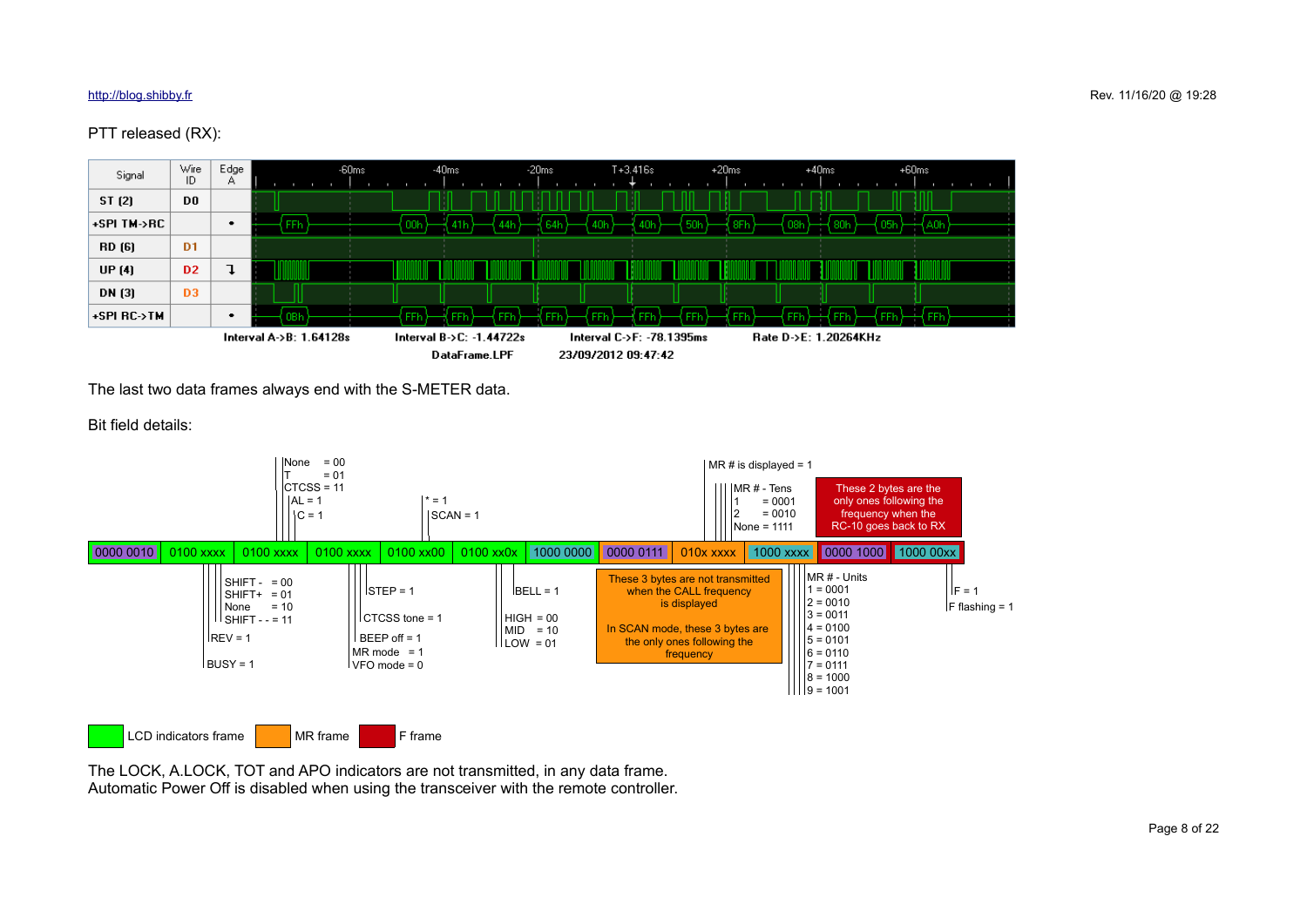## 2°) S-METER





|           |           | BUSY OFF = 0<br>BUSY ON $= 1$          |                                                                         |              |               |
|-----------|-----------|----------------------------------------|-------------------------------------------------------------------------|--------------|---------------|
| 0000 0101 | 101x 0xxx |                                        |                                                                         |              |               |
|           |           | S0<br>S <sub>1</sub><br>S3<br>S5<br>S7 | Signal strength:<br>$= 000$<br>$= 001$<br>$= 010$<br>$= 011$<br>$= 100$ | $LOW = 010$  | Output power: |
|           |           | S9                                     | $= 101$<br>$S9+20 = 110$                                                | <b>MID</b>   | $= 011$       |
|           |           |                                        | $S9+40 = 111$                                                           | $HIGH = 111$ |               |

This frame is sent by the transceiver every time the S-Meter value changes.

## 3°) ◄ ALT ► indicators (TM-5x1 only)



 $\blacktriangleright$  = 101 ◄ = 110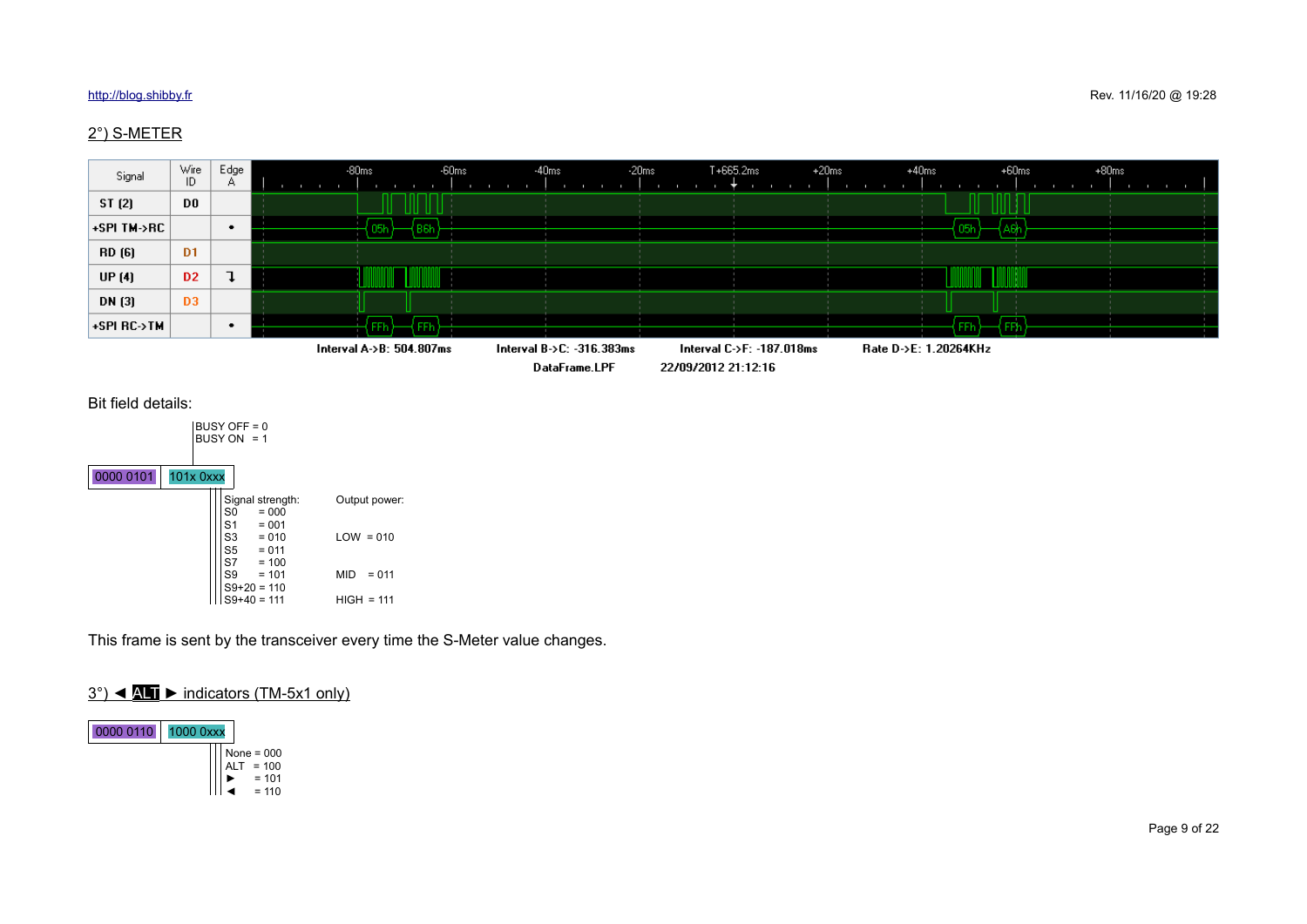Each block of data frame can be identified by its "Start Of Frame" marker (SOF): 0000 xxxx. Each one of these blocks also end with a specific byte that is used as an "End Of Frame" marker (EOF): 10xx xxxx. These markers help to distinguish data when more than one block is sent at a time. The RC-10 doesn't follow that protocol when sending commands to the transceiver, but the RC-20 does.

SOF:

| 0000 0000 Transceiver: Frequency                   |
|----------------------------------------------------|
| 0000 0010 Transceiver: Most LCD indicators         |
| 0000 0101 Transceiver: Squelch and signal strength |
| 0000 0110 Transceiver: ALT indicators              |
| 0000 0111 Transceiver: Memory number               |
| 0000 1000 Transceiver: F key indicator             |

### **Communication protocol**

The transceiver acts as the master device on the bus, which means that the clock signal is never generated by the remote controller.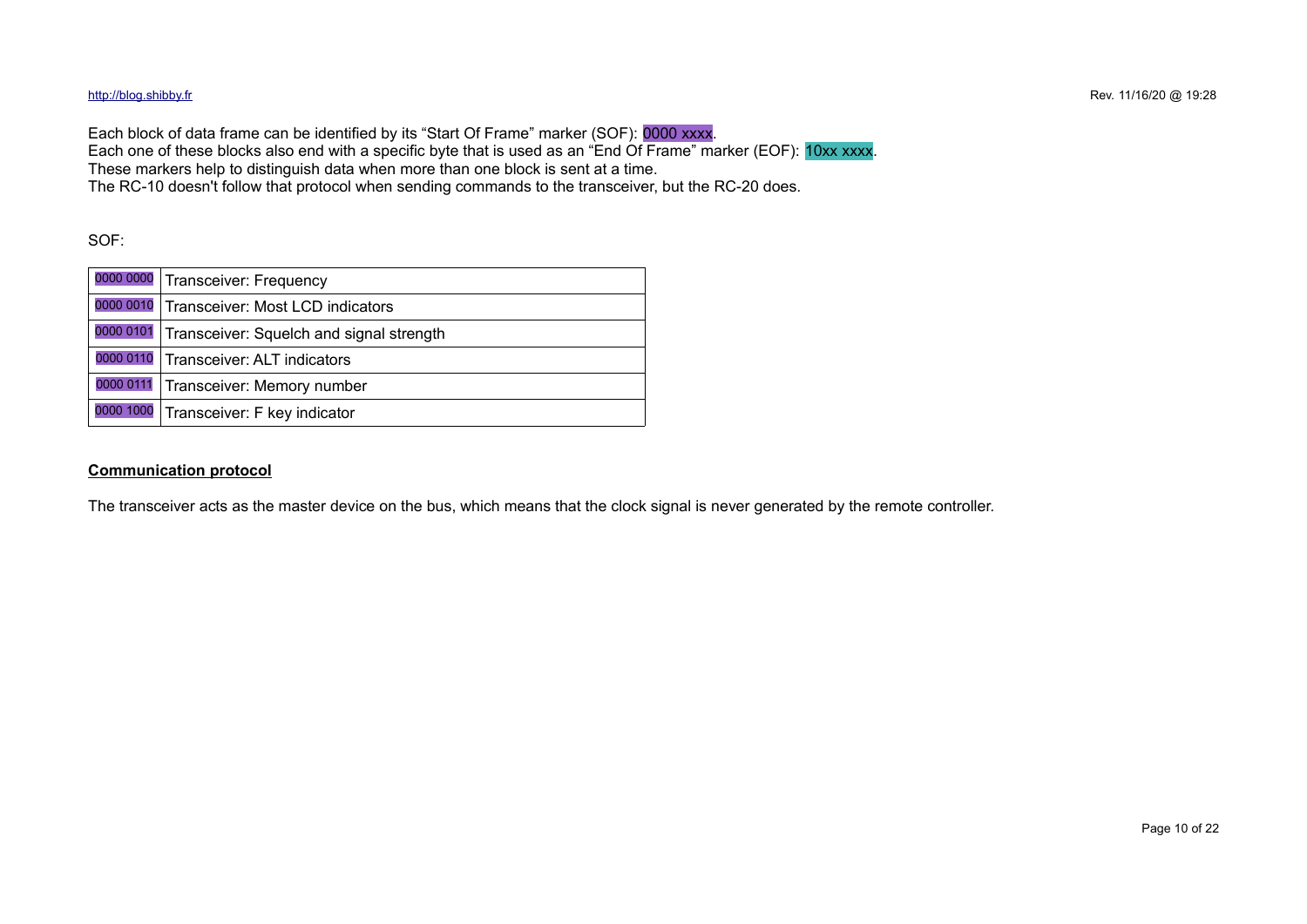## 1°) Data transmission from the transceiver to the remote controller:



- The transceiver pulls its data line low and waits for the remote controller to acknowledge
- The remote controller acknowledges by pulling its data line low too
- The transceiver then pulls the clock line low, the remote controller's data line remains unchanged during this time
- $-$  The transceiver pulls the clock line high for a very short time  $($   $\sim$  19µs) and both devices start sending their first bit
- The first byte is then transmitted simultaneously by both devices.
	- The bits are set on data lines on falling edges of the clock and sampled on rising edges
- Whatever is the last sent bit, each data lines are pulled high at the end of each transmitted byte

### 2°) Data transmission from the remote controller to the transceiver

| Signal        |                | $\begin{array}{c c c c} \text{Wire} & \text{Pattern} & \text{Edge} \\ \text{ID} & \text{A} & \text{A} \end{array}$ |           |                                  | 4ms | $-3.5ms$                 |  |  | $-2.5ms$ |                     | $-1.5ms$                          |                          | -1ms                     | $-500us$                  | T+65.63ms |        | $+500$ us            | $+1ms$                                      | $+1.5$ ms                         | $+2$ ms                                       | $+2.5$ ms                                |  | $+3.5$ ms                | +4ms |
|---------------|----------------|--------------------------------------------------------------------------------------------------------------------|-----------|----------------------------------|-----|--------------------------|--|--|----------|---------------------|-----------------------------------|--------------------------|--------------------------|---------------------------|-----------|--------|----------------------|---------------------------------------------|-----------------------------------|-----------------------------------------------|------------------------------------------|--|--------------------------|------|
| ST (2)        | DO.            | $\times$                                                                                                           |           | <b>Contract Contract</b><br>- 11 |     |                          |  |  |          |                     |                                   |                          |                          |                           |           |        |                      | <b>Contract Contract</b>                    |                                   |                                               |                                          |  |                          |      |
| +DataClock1   |                | $\bullet$                                                                                                          | $\bullet$ |                                  |     |                          |  |  |          |                     |                                   |                          |                          |                           |           |        |                      |                                             |                                   |                                               |                                          |  |                          |      |
| RD (6)        | D <sub>1</sub> | $\times$                                                                                                           |           |                                  |     |                          |  |  |          |                     | <b>Contract Contract Contract</b> |                          |                          |                           |           | 10,000 |                      | <b>Contract</b><br><b>Contract Contract</b> | <b>COLLA</b><br><b>CONTRACTOR</b> | <b>Contract Contract</b>                      | <b>Contract Contract</b>                 |  |                          |      |
| UP(4)         | D <sub>2</sub> |                                                                                                                    |           |                                  |     |                          |  |  |          |                     |                                   |                          |                          |                           |           |        |                      |                                             |                                   |                                               |                                          |  |                          |      |
| DN (3)        | D3             | $\times$                                                                                                           |           |                                  |     |                          |  |  |          |                     | <b>Contract Contract</b>          |                          | <b>Contract Contract</b> |                           |           |        |                      | - 11                                        | <b>Contract Contract</b>          | <b>Contract Contract</b><br><b>CONTRACTOR</b> | <b>Contract Contract</b><br><b>COLLA</b> |  |                          |      |
| +DataClock2   |                | $\bullet$                                                                                                          | $\bullet$ |                                  |     |                          |  |  |          |                     |                                   |                          |                          |                           |           | 3Eh:   |                      |                                             |                                   |                                               |                                          |  |                          |      |
| <b>DEBUG1</b> |                | $\times$                                                                                                           |           | $\sim$                           |     | <b>Contract Contract</b> |  |  |          |                     |                                   |                          |                          |                           |           |        |                      |                                             |                                   | <b>Contract Contract</b>                      | <b>Contract Contract</b>                 |  | <b>Contract Contract</b> |      |
|               |                |                                                                                                                    |           |                                  |     |                          |  |  |          | Interval A->B: 19us |                                   | Interval B->C: 489.145ms |                          | Interval C->F: -669.067ms |           |        | Rate D->E: 1.39573Hz |                                             |                                   |                                               |                                          |  |                          |      |
|               |                |                                                                                                                    |           |                                  |     |                          |  |  |          |                     |                                   |                          | BSC BC10.LPF             | 07/10/2012 12:22:10       |           |        |                      |                                             |                                   |                                               |                                          |  |                          |      |

The sequence is quite identical, excepted that the transmission is started by pulling the remote controller's data line low and acknowledged by the transceiver by pulling its data line low.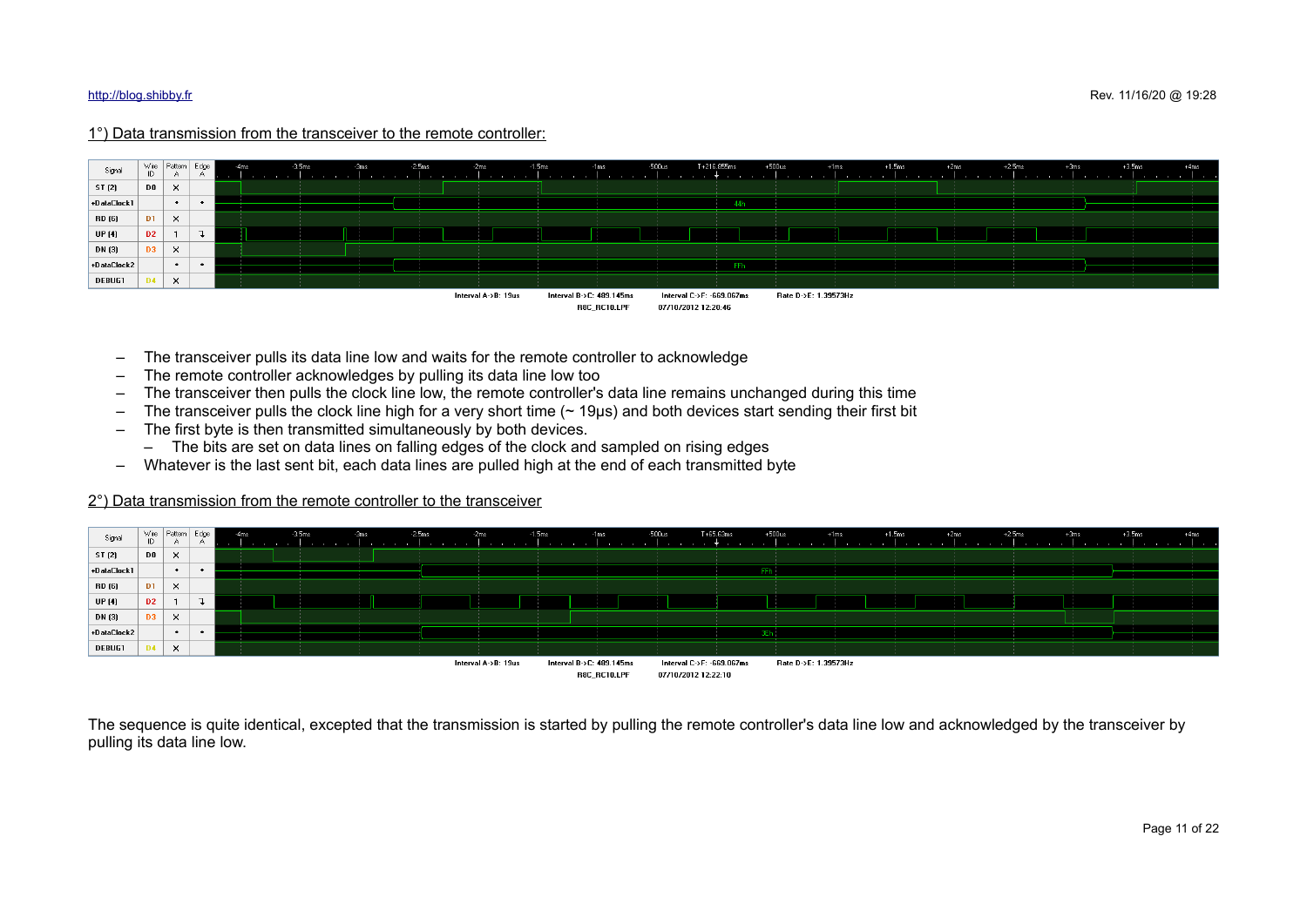| 00 Unknown*                                             | 10 Save VFO to Memory #10 | 20 Unknown* (DUP)             | 30 VFO: keypad, M: Memory $\#^3$            |
|---------------------------------------------------------|---------------------------|-------------------------------|---------------------------------------------|
| 01 Unknown*                                             | 11 Save VFO to Memory #1  | 21 Unknown*                   | 31 VFO: keypad, M: Memory $\#^3$            |
| 02 Unknown* (SEL)                                       | 12 Save VFO to Memory # 2 | 22   SQL: Open / Close        | 32 VFO: keypad, M: Memory $\#$ <sup>3</sup> |
| 03 Unknown                                              | 13 Save VFO to Memory # 3 | 23 SHIFT: $+/-/-$ / None      | 33 VFO: keypad, M: Memory $\#$ <sup>3</sup> |
| 04 Unknown*                                             | 14 Save VFO to Memory #4  | 24 REV: ON / OFF              | 34 VFO: keypad, M: Memory $\#^3$            |
| 05 Unknown                                              | 15 Save VFO to Memory #5  | 25 T / CTCSS / NONE           | 35 VFO: keypad, M: Memory # $3$             |
| 06 Unknown*                                             | 16 Save VFO to Memory #6  | 26 Unknown*                   | 36 VFO: keypad, M: Memory $\#$ <sup>3</sup> |
| 07 Unknown*                                             | 17 Save VFO to Memory #7  | 27 Mem channel Lockout On/Off | 37 VFO: keypad, M: Memory $\#$ <sup>3</sup> |
| $08$ Unknown <sup>+</sup> (beep on TM-x31)              | 18 Save VFO to Memory #8  | 28 SQL: Close                 | 38 VFO: keypad, M: Memory $\#$ <sup>3</sup> |
| $09$ Unknown <sup>+</sup> (higher pitch beep on TM-x31) | 19 Save VFO to Memory #9  | 29 SQL: Open                  | 39 VFO: keypad, M: Memory $\#$ <sup>3</sup> |
| 0A Transmit                                             | 1A Switch between VFO/M   | 2A Go to / Exit CALL channel  | 3A VFO/M                                    |
| 0B Receive                                              | 1B Unknown*               | 2B Unknown* (BAND)            | 3B Start / Stop SCAN                        |
| $OC$ Stop remote volume $+/-$ <sup>1</sup>              | 1C Unknown*               | $2C$ Go to VFO                | 3C   Increase remote volume 1               |
| 0D Stop remote volume $+/-$ <sup>1</sup>                | 1D Unknown*               | 2D Go to Memory channels      | 3D   Decrease remote volume                 |
| 0E Remote volume control $2$                            | 1E Unknown*               | 2E Down                       | 3E Down                                     |

\* This command is recognized by the transceiver (data frames returned) but its purpose is still unknown.

<sup>+</sup>This command is recognized by the transceiver (BEEP) but its purpose is still unknown.

<sup>1</sup>The volume level is automatically incremented after sending a 3C command and automatically decremented after sending a 3D command. It must then be stopped using the 0C or 0D command, otherwise the volume won't stop increasing or decreasing until reaching its limits. This is automatically done by the RC-10.

 $0 \text{ F}$  Transceiver volume control  $1 \text{ F}$  Unknown\*  $2 \text{ F}$  Up  $2 \text{ F}$  Up  $3 \text{ F}$  Up  $3 \text{ F}$  Up

<sup>2</sup>This command must be sent prior to use the 3C and/or 3D command. When going back to "Transceiver volume control", the "Remote volume control"'s value is lost. <sup>3</sup> In VFO mode: enter frequency digits, in Memory mode: go to memory number 1 to 10.

RED TEXT indicates a function with the same code on the RC-20.

Any other value seem to be ignored by the transceiver.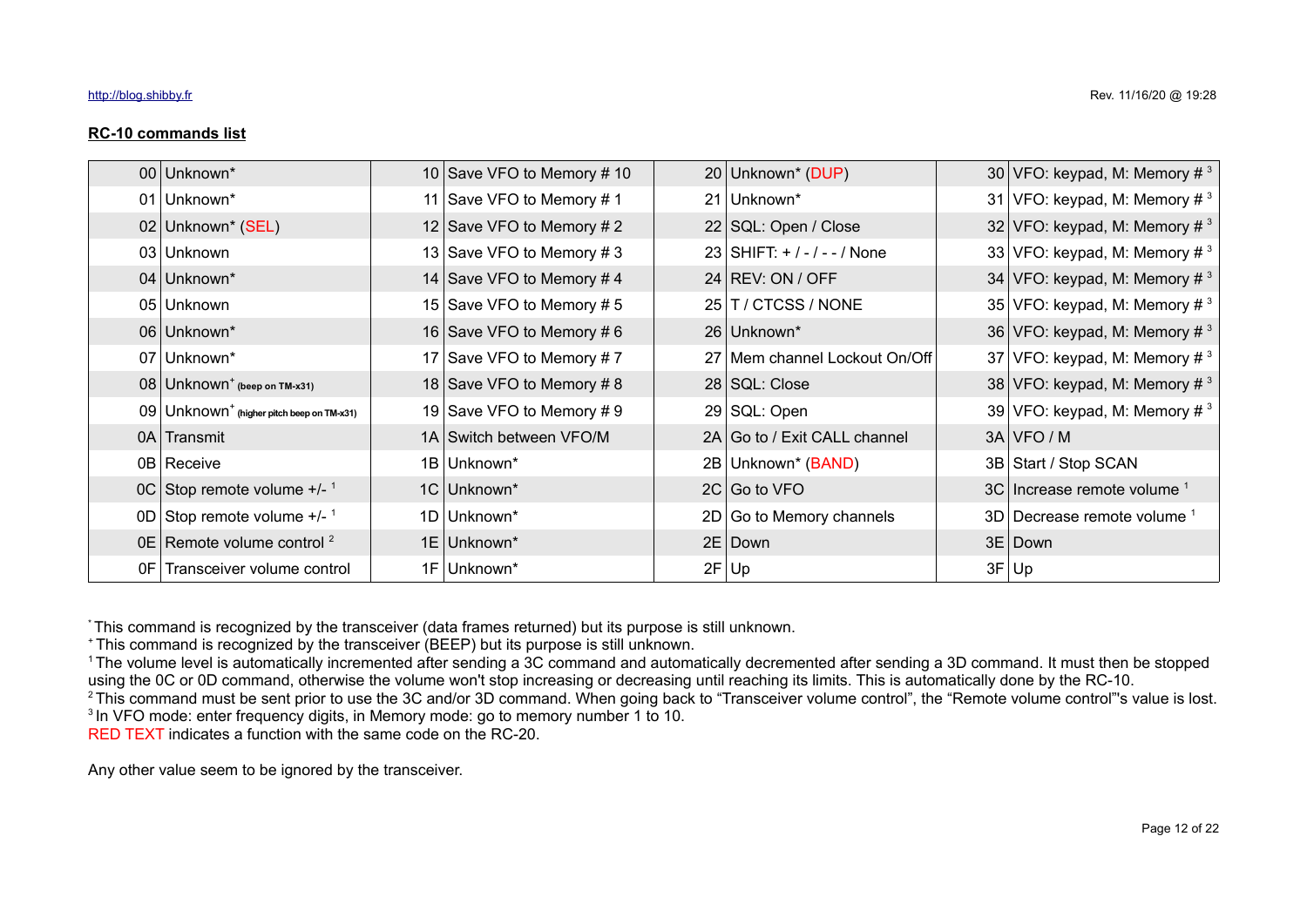## **RC-20 Start sequence**



### **RC-20 Start sequence + 1st frame**



## **Power ON command**

| Signal        | ID             | Wire Pattern Edge<br>A | $\sim$ | $-14ms$ | $-12ms$ | $-10ms$ | $-8ms$                   | -6ms | 4ms                     | $-2ms$                                                | $T + 1.049s$             | $+2ms$ | $+4ms$         | $+6ms$                               | $+8ms$ | $+10ms$ | $+12ms$ | $+14ms$ |
|---------------|----------------|------------------------|--------|---------|---------|---------|--------------------------|------|-------------------------|-------------------------------------------------------|--------------------------|--------|----------------|--------------------------------------|--------|---------|---------|---------|
| ST (2)        | D <sub>0</sub> | $\mathsf{x}$           |        |         |         |         |                          |      |                         |                                                       |                          |        |                |                                      |        |         |         |         |
| +DataClock1   |                | $\bullet$              |        |         |         |         |                          |      |                         |                                                       |                          |        |                |                                      |        |         |         |         |
| RD (6)        | D <sub>1</sub> | $\boldsymbol{\times}$  |        |         |         |         |                          |      |                         |                                                       |                          |        |                |                                      |        |         |         |         |
| <b>UP</b> (4) | D <sub>2</sub> |                        |        |         |         |         |                          |      |                         |                                                       |                          |        |                |                                      |        |         |         |         |
| DN (3)        | D3             | $\times$               |        |         |         |         |                          |      |                         | <b><i><u>ALCO</u></i></b><br><b>Contract Contract</b> |                          |        |                | <b>CONTRACTOR</b><br><b>Contract</b> |        |         |         |         |
| +DataClock2   |                | $\bullet$              |        |         |         |         | 03h                      |      |                         |                                                       |                          |        |                |                                      |        |         |         |         |
|               |                |                        |        |         |         |         | Interval A->B: 40.4185ms |      | Interval B->C: 471.96ms |                                                       | Interval C->D: 496.712ms |        | Rate D->E: N/A |                                      |        |         |         |         |
|               |                |                        |        |         |         |         |                          |      | RC20_StartSequence.LPF  |                                                       | 22/10/2012 20:36:06      |        |                |                                      |        |         |         |         |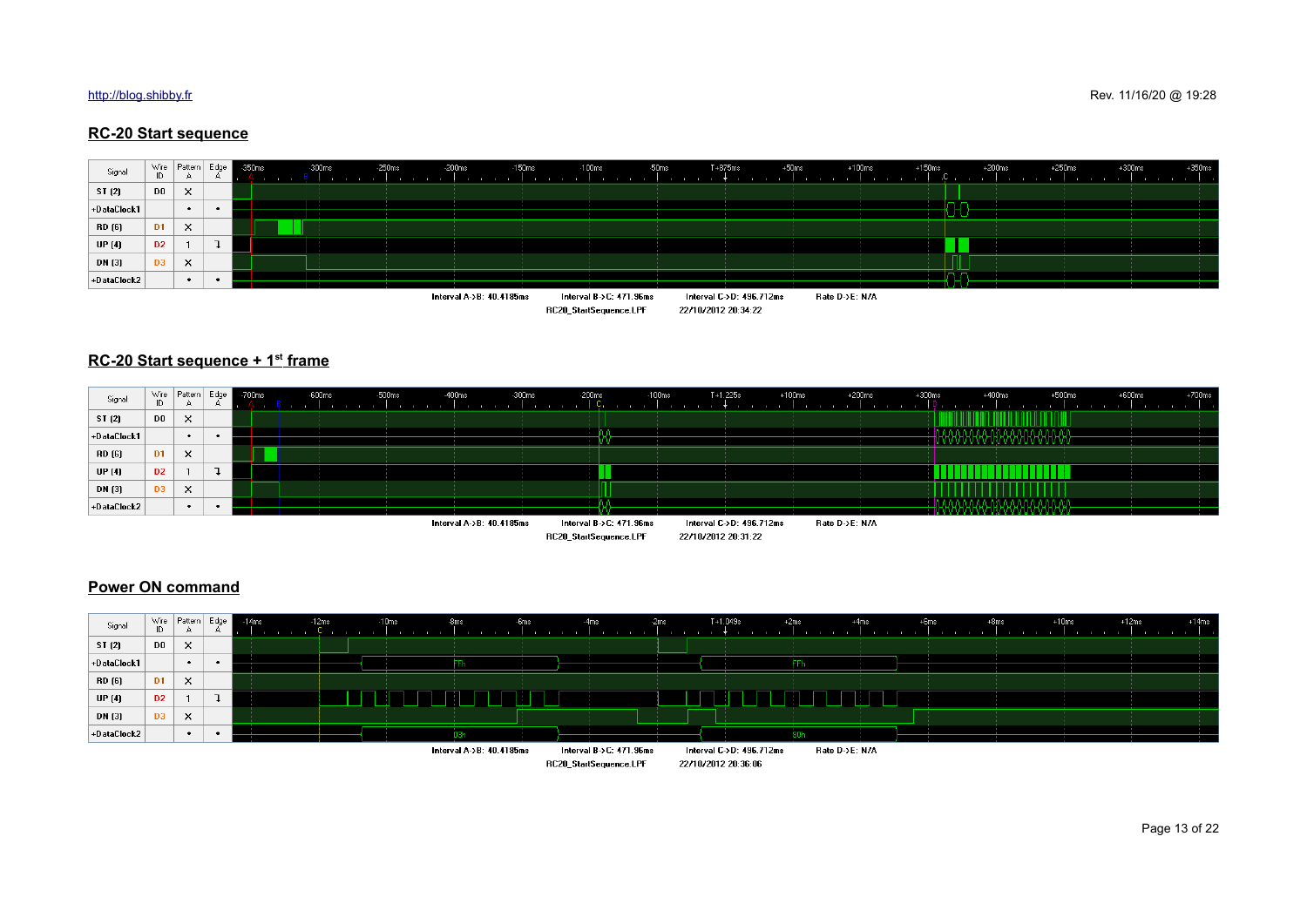The Power ON command is always sent by the RC-20 when the transceiver is powered on.

## 1<sup>st</sup> frame details (from the TM-441E):



The RC-20 doesn't need the clock signal to communicate with the transceiver, but the transceiver sends it anyway.



In order to get the clock signal from the transceiver with the RC-20 connectors adapter attached to it, you must add a wire as shown on the picture.

This will connect pin number 4 to both microphone plugs.

This modification is only helpful when sniffing the data communication between both devices.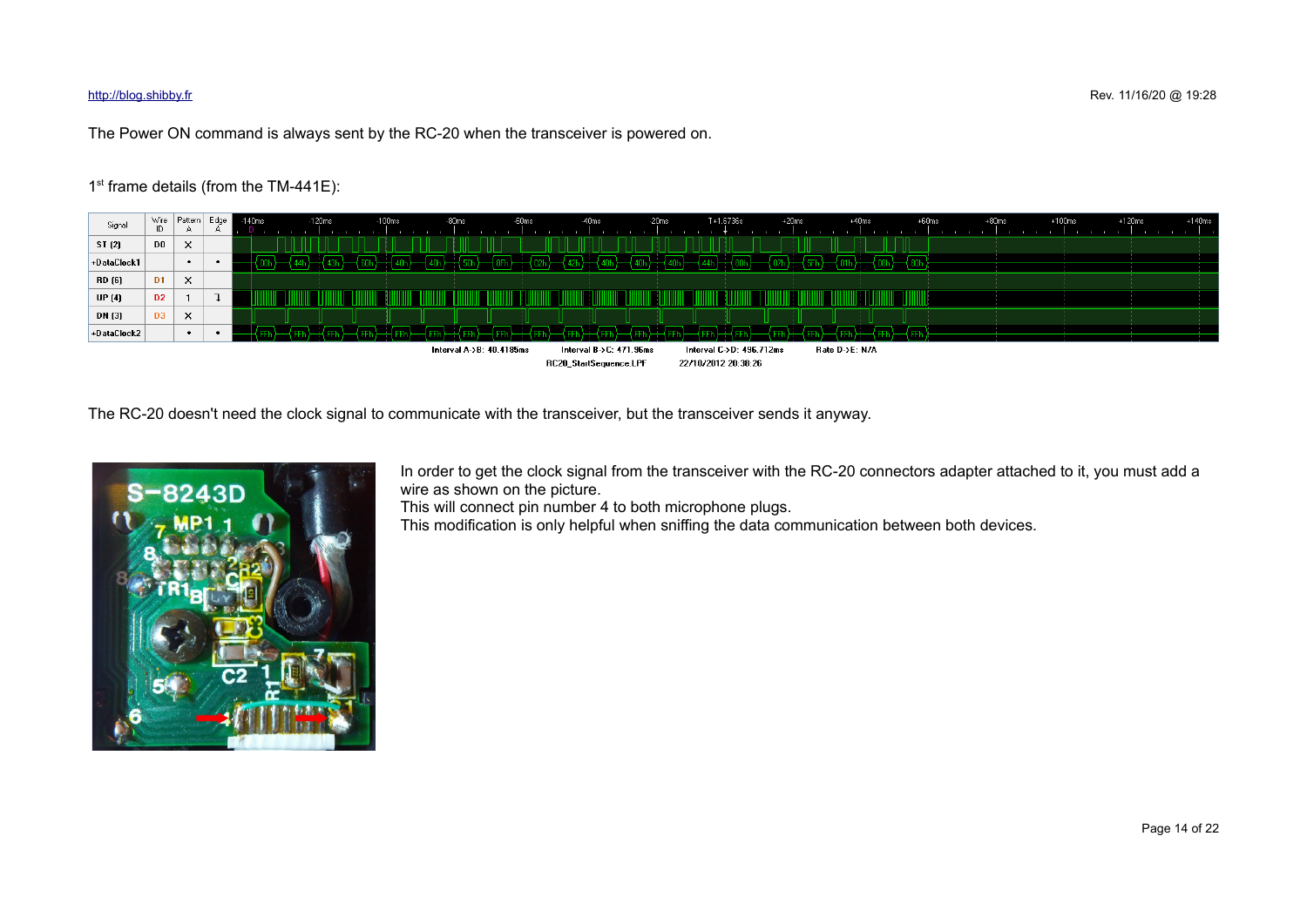## **RC-20 commands list (link with a transceiver)**

|              | 02 84 $F +$ any of the 4 VOL                                                                   |                    | 03 80 <b>Power</b> ON                     | 03 97 ALT   |                                                   | $0391$ M  |                                        |
|--------------|------------------------------------------------------------------------------------------------|--------------------|-------------------------------------------|-------------|---------------------------------------------------|-----------|----------------------------------------|
|              | 02 92 $\blacktriangle$ and $\nabla$ buttons <sup>*</sup>                                       |                    | 03 8A Power OFF                           |             | $02$ $F_+$ DRS                                    |           | 03 A4 $F_+$ + MR                       |
|              | $\begin{bmatrix} 02 & 86 \\ 02 & 93 \end{bmatrix}$ F + SQL $\blacktriangle$ or $\nabla^*$      | 03 81 <b>F</b>     |                                           |             | 22 SQL                                            | 03 89 MHz |                                        |
|              |                                                                                                | 03 86 $F^2$        |                                           |             | $03$ AB $F_+$ MUTE                                |           | 03 A3 $F_+$ + MHz                      |
|              | $\begin{array}{c c} 04 & 3D \\ 04 & 0D \end{array}$ SUB VOL $\blacktriangledown^*$             |                    | $23$ SHIFT                                |             | $27$ L.O                                          |           | 3D MAIN VOL $\Psi^1$                   |
|              |                                                                                                | 03 93 ACC          |                                           |             | $03 AC$ $F_$ + ABC                                |           | $OF$ $F_$ + MAIN VOL ▼                 |
|              | $\begin{array}{c c} 04 & 3 \text{C} \\ 04 & 0 \text{D} \end{array}$ SUB VOL $\blacktriangle^*$ |                    | 03 88 $F_+$ + SHIFT: Set VFO higher limit |             | $20$ DUP                                          |           | $3C$ MAIN VOL $\blacktriangle^1$       |
|              |                                                                                                |                    | 25   TONE: T / CTCSS                      |             | $03$ AD $F_+$ DUAL                                |           | $OE F_+$ MAIN VOL $\triangle$          |
|              | 02 89 <b>MUTE</b>                                                                              |                    | 03 94 SEL (CTCSS freq. select)            |             | $2B$ <b>BAND</b>                                  |           | 03 A8 $F_$ + SUB VOL ▼                 |
|              | 02 8B DUAL                                                                                     |                    | $26$ $F_+$ TONE                           |             | $02$ SEL                                          |           | 03 A9 $F_+$ SUB VOL $\triangle$        |
|              | 02 95   Initialize IF-20 $(ENT + Power ON)$                                                    |                    | $24$ REV                                  |             | 03 AE $F_$ + BAND                                 |           | 03 A7 $F_$ + SQL ▼                     |
| $02A8$ $ABC$ |                                                                                                |                    | 03 95 STEP                                | 03 83 $LOW$ |                                                   |           | $03 A6$ $F_+$ SQL $\triangle$          |
|              | $028F$ F + SUB                                                                                 |                    | 03 9A $F_+$ + REV (key BEEP ON/OFF)       |             | 03 99 $F_+$ + LOW                                 |           | 03 A5 $F_+$ + SUB                      |
|              |                                                                                                | 03 84 <b>T.ALT</b> |                                           |             | $2C$ VFO                                          |           | $2A $ CALL                             |
|              | 10 to $19 F + ENT + \text{key } 0$ to 9                                                        | 03 96 AL           |                                           |             | 03 90 <b>M <math>\blacktriangleright</math> V</b> |           | 03 92 $F + CALL$                       |
|              | 03 9B Initialize VFO (VFO + POWER ON)                                                          |                    | $03$ AA $F_$ + T.ALT                      |             | 03 98 $F_+$ + VFO                                 |           | 03 87   F_ + CALL: Set VFO lower limit |
|              | 03 9C Factory default (MR + POWER ON)                                                          | 03 85 DRS          |                                           |             | $3A$ MR                                           |           |                                        |

\* The RC-20 sends the first 2 bytes which are followed by the frequency & LCD indicators, then the RC-20 sends the other 2 bytes which are also followed by the frequency & LCD indicators.

<sup>1</sup>The volume level is automatically incremented after sending a 3C command and automatically decremented after sending a 3D command. It must then be stopped using the 0C or 0D command, otherwise the volume won't stop increasing or decreasing until reaching its limits. This is automatically done by the RC-20.

<sup>2</sup>**F\_** indicates that the **F** key is pressed longer than 1 second.

The commands that start with 02 or 04 are used for the communication with the IF-20.

**BOLD** text indicate a key name, otherwise it's a combination of keys.

Some unlisted keys like **ENT** or **LOCK** just send a 08 byte to the transceiver, which only makes it BEEP.

The RC-20 **LOCK** key only locks its own keys.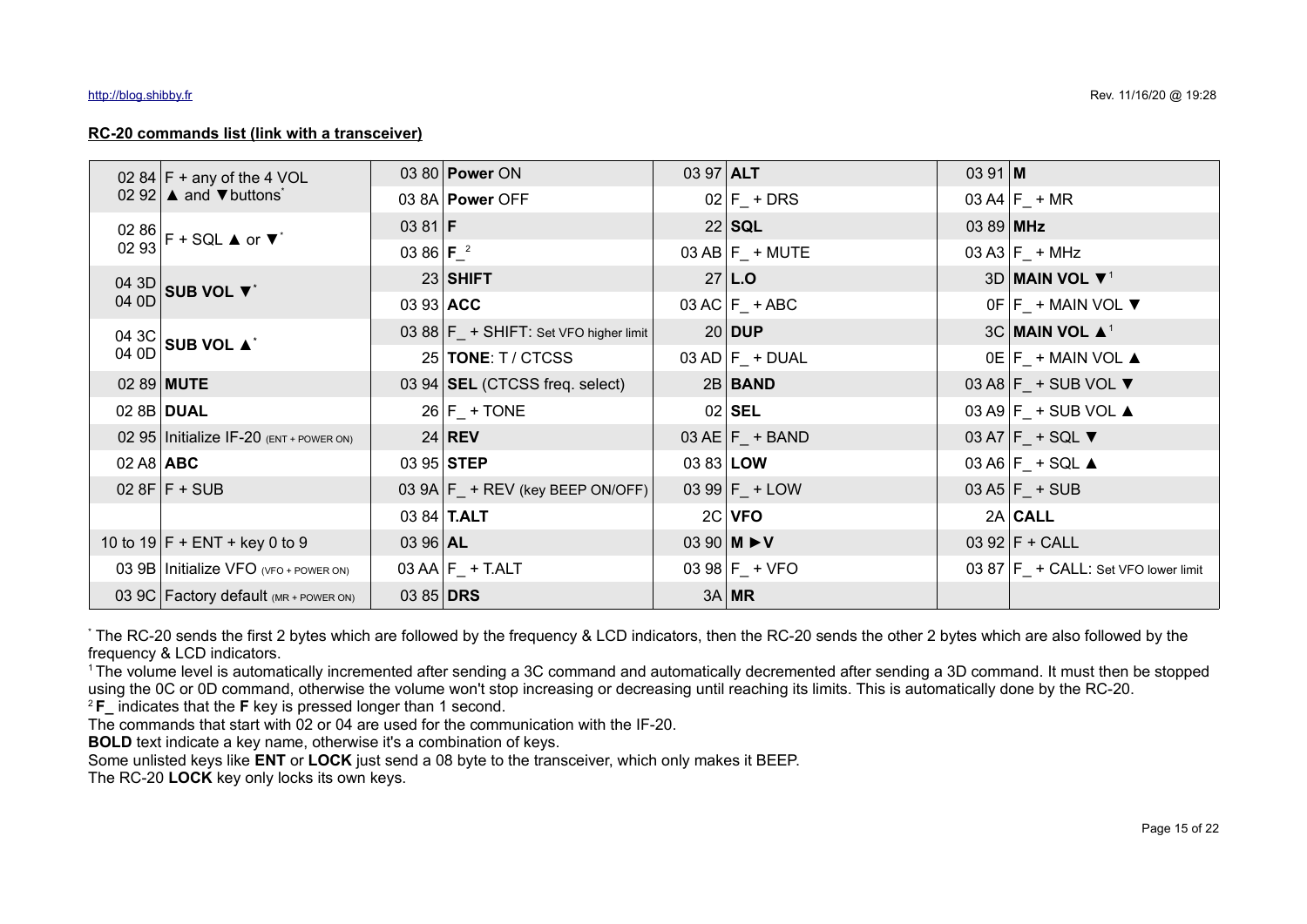## **IF-20 to TM-xx1 connecting cables (PG-4H - Kenwood ref.: E30-2146-05)**

| View from front of<br>transceiver | Microphone connector<br>pin number | Signal                   | Color        | RJ45 connector<br>pin number * | View from front of<br>interface * |  |
|-----------------------------------|------------------------------------|--------------------------|--------------|--------------------------------|-----------------------------------|--|
| $\left( 8\right)$                 |                                    | Mic                      | White        |                                |                                   |  |
|                                   |                                    | PTT / Data out (from TX) | <b>Blue</b>  | 5                              |                                   |  |
| $\mathbf{6}$                      |                                    | Down / Data in (from RC) | <b>Brown</b> |                                |                                   |  |
|                                   |                                    | Up / Clock (from TX)     | <b>Red</b>   |                                |                                   |  |
|                                   |                                    | $\simeq$ 6VDC            | Yellow       |                                |                                   |  |
| $\circled{3}$<br>$\mathfrak{S}$   | 6                                  | AF out (from TX)         | <b>Black</b> | 6                              |                                   |  |
| $\overline{A}$                    |                                    | Analog ground (Mic & AF) | Shield       | 8                              | 87654321                          |  |
|                                   |                                    | Digital ground           | Green        |                                |                                   |  |

\* This is the RJ45 [female](http://images.google.com/search?num=10&hl=en&site=&tbm=isch&source=hp&biw=1920&bih=871&q=rj45+female+connector+-male) connector

The IF-20 doesn't generate the clock signal to communicate with the RC-20.



You must add a wire as shown on the picture in order to get the clock signal from the IF-20. This will connect pin number 34 ("Down" input from the microphone connector) to the SCK signal output from the microcontroller, just like it's done on the transceiver's PCB.

This modification is very useful when connecting the IF-20 to a home made device, as it simplifies the data transmission and reception protocol to be coded on the microcontroller's embedded software.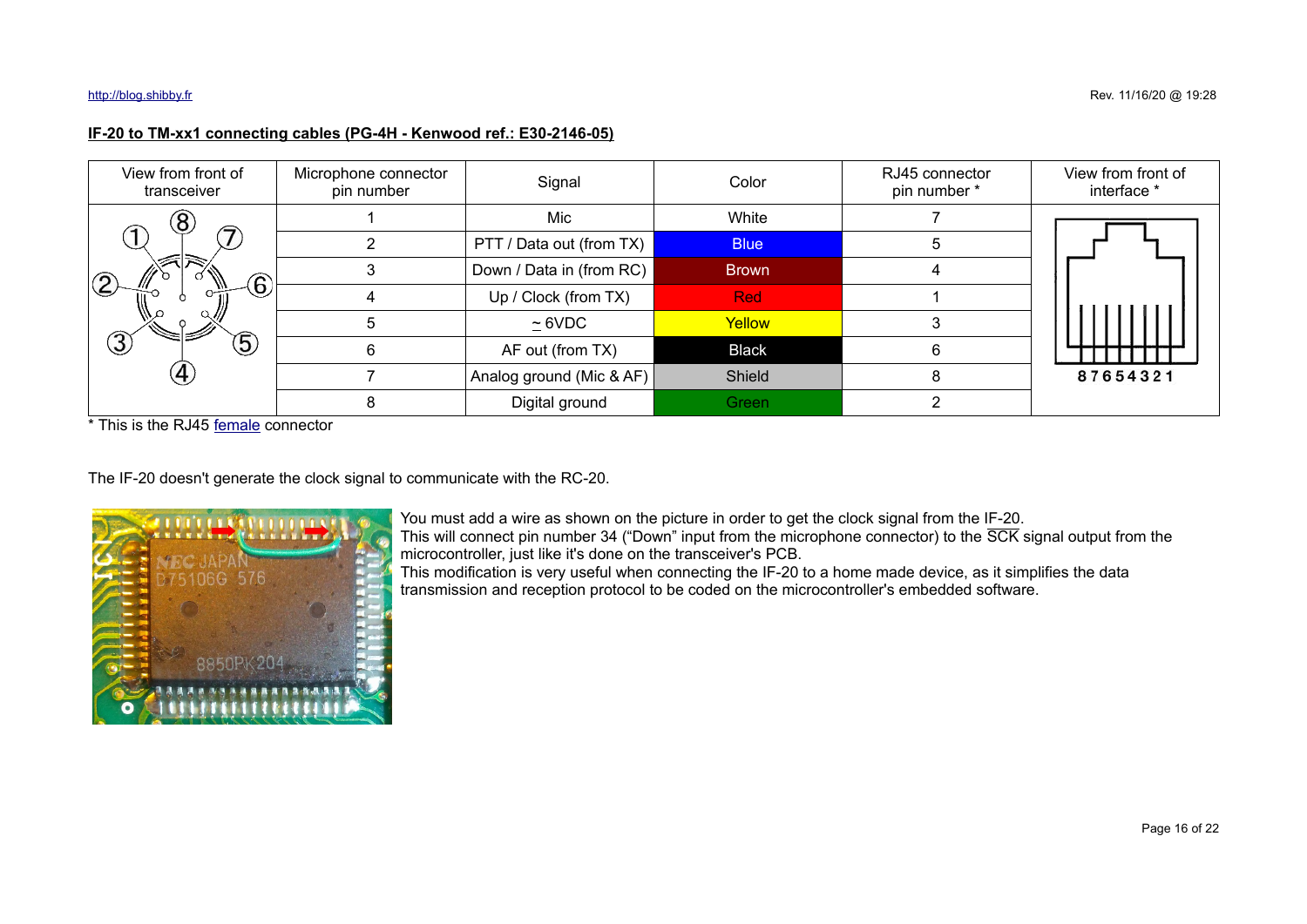### **LCD informations from MAIN transceiver, without SUB transceiver connected:**



This data frame is exactly the same as when the RC-20 is directly connected to a transceiver. This is the same for every other data frame.

## **LCD informations from MAIN transceiver, with SUB transceiver connected:**



There is a 3 bytes frame – 09 05 80 – at the end of the LCD indicators, MR and F frames, and once again at the end of the whole MAIN data frame.

### **LCD informations from SUB transceiver:**



IF20.LPF 04/11/2012 14:50:08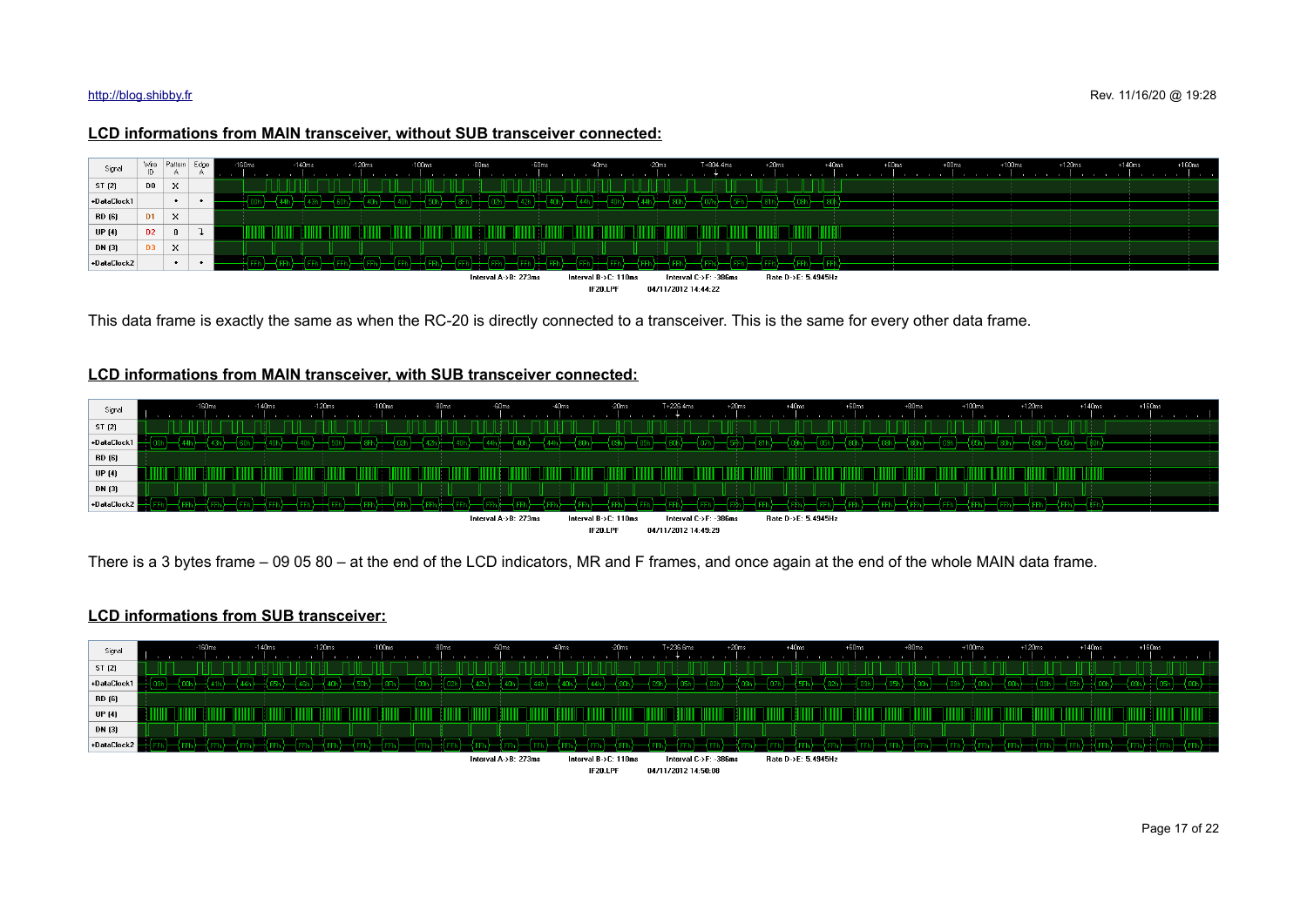There's a new byte again – 09 – which indicates that each following frame is from the SUB transceiver.



## **S-METER frame from MAIN transceiver, with SUB transceiver connected:**

## **S-METER frame from SUB transceiver:**



The "BUSY" information does not come from the transceiver, but from the IF-20, since it has its own squelch settings. This means that the transceiver may display "BUSY" for a S5 signal but not the RC-20 if the IF-20 has been set to receive S9 signals for instance.

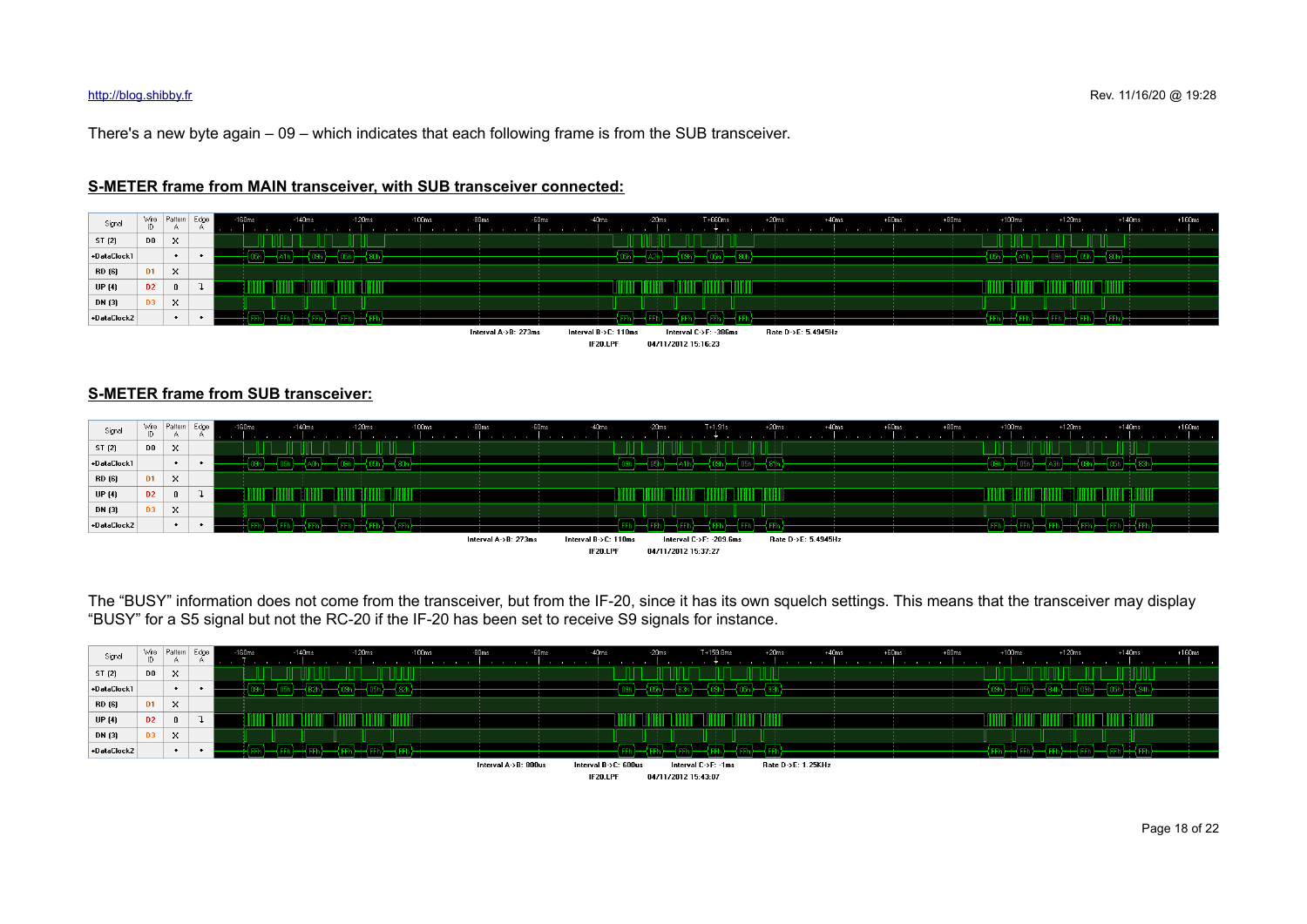The EOF varies with the signal strength for some reason, which doesn't happen in the MAIN S-METER data frame.



## **Switching the SUB transceiver OFF by pressing DUAL on the RC-20:**

## **Switching the SUB transceiver ON by pressing DUAL on the RC-20:**

| Signal        | 160ms | $-120ms$<br>$-100$ ms<br>$-140ms$ | $-80ms$<br>$-60ms$<br>-40ms | $-20ms$                          | $+20ms$<br>T+180.2ms                         | $+40ms$            | $+60ms$<br>$+80ms$ | $+100ms$ | $+120ms$ | $+160ms$<br>$+140ms$ |  |
|---------------|-------|-----------------------------------|-----------------------------|----------------------------------|----------------------------------------------|--------------------|--------------------|----------|----------|----------------------|--|
| ST (2)        |       |                                   |                             |                                  |                                              |                    |                    |          |          |                      |  |
| +DataClock1   |       |                                   |                             |                                  |                                              |                    |                    |          |          |                      |  |
| RD (6)        |       |                                   |                             |                                  |                                              |                    |                    |          |          |                      |  |
| <b>UP</b> (4) |       |                                   |                             |                                  |                                              |                    |                    |          |          |                      |  |
| DN (3)        |       | $-$                               |                             |                                  |                                              |                    |                    |          |          |                      |  |
| +DataClock2   |       |                                   |                             |                                  |                                              |                    |                    |          |          |                      |  |
|               |       |                                   | Interval A->B: 800us        | Interval B->C: 600us<br>IF20.LPF | Interval C->F: -5.8ms<br>05/11/2012 21:01:14 | Rate D->E: 1.25KHz |                    |          |          |                      |  |

## **Switching transceivers ON with the RC-20 POWER button (the transceivers data frames that follow the ones below are not shown):**



**IF-20 initialization (when pressing ENT then the POWER button on the RC-20):**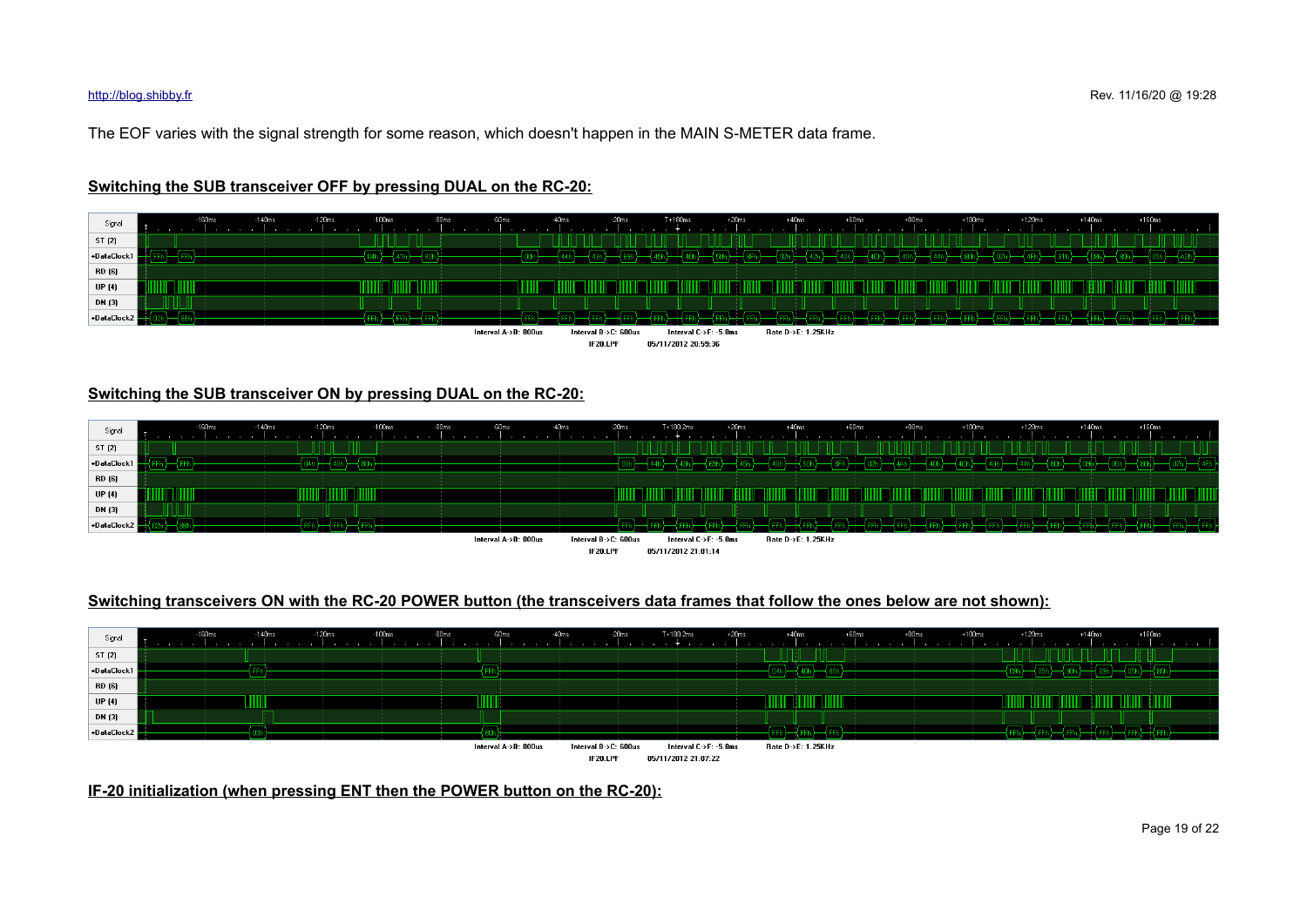

IF20.LPF 05/11/2012 21:16:34

Note the timing from T+0 (when the protocol analyser was triggered) in the upper left of each part of the capture.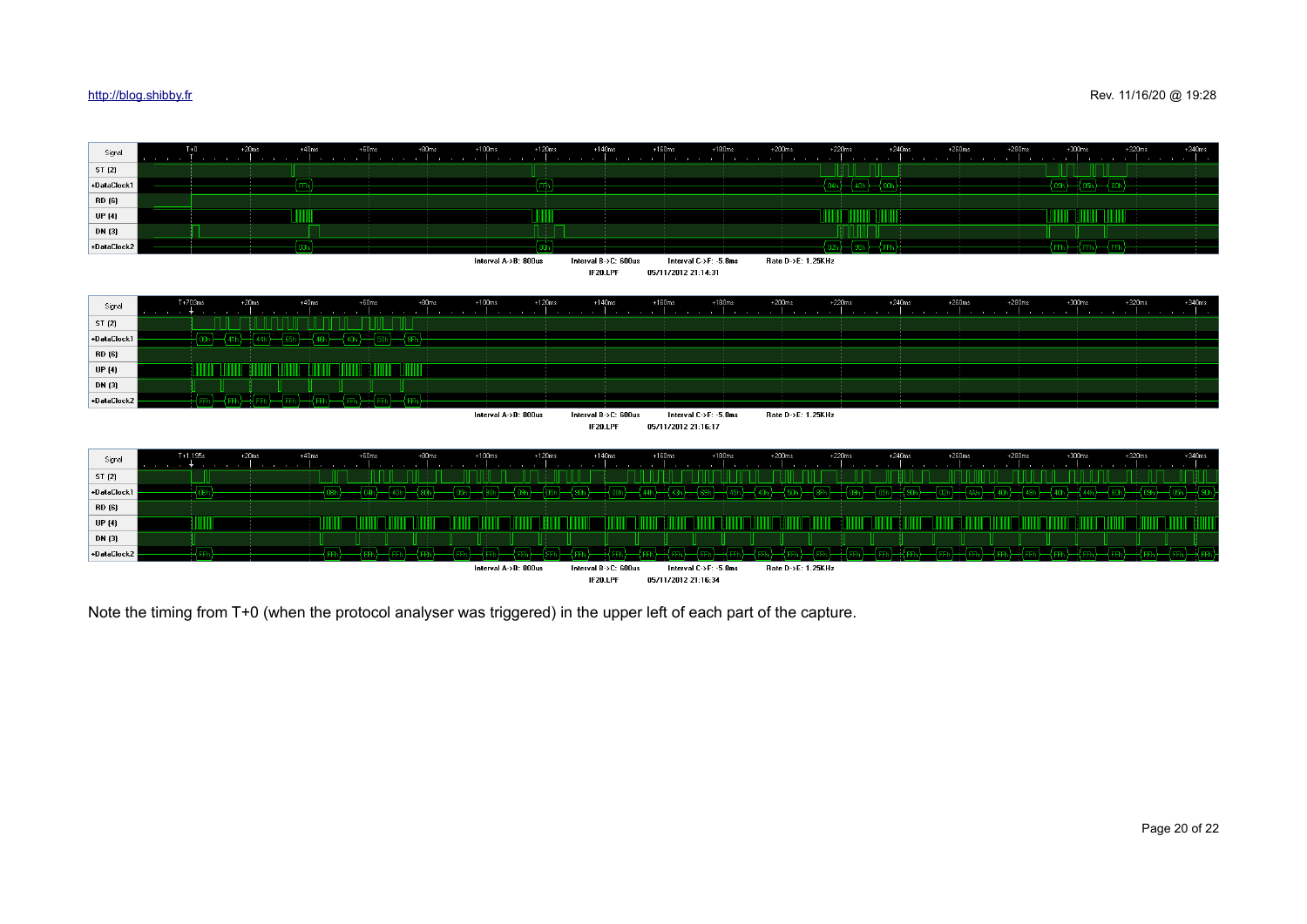## **IF-20 Commands list (link with the RC-20)**

| From IF-20 to RC-20 |                                                                                                                                |  | From RC-20 to IF-20 |  |                                                                |  |  |
|---------------------|--------------------------------------------------------------------------------------------------------------------------------|--|---------------------|--|----------------------------------------------------------------|--|--|
| or                  | 05 $8x$ Bargraph level – When<br>setting the VOL or SQL level<br>05 $9x$ x from 0 to 7                                         |  |                     |  | 04 Byte sent before every<br>command to the SUB<br>transceiver |  |  |
|                     | 09 Byte sent before every frame<br>from the SUB transceiver                                                                    |  |                     |  |                                                                |  |  |
| or<br>09 05 90      | 09 05 80 Data sent after every frame<br>when a SUB transceiver is<br>connected                                                 |  |                     |  |                                                                |  |  |
|                     | 04 40 80 Data sent when the IF-20 is<br>powered up by the RC-20 or<br>reset (when hot plugging or<br>unplugging a transceiver) |  |                     |  |                                                                |  |  |
|                     | 04 41 80 Data sent after pressing<br><b>DUAL</b> on the RC-20, when<br>the SUB transceiver is<br>turned off                    |  |                     |  |                                                                |  |  |
|                     | 0B   IF-20 Initialized or reset                                                                                                |  |                     |  |                                                                |  |  |

**The drafting of this part of the document is still in progress, please come back to check for updates in a few weeks (see link on page 1).**